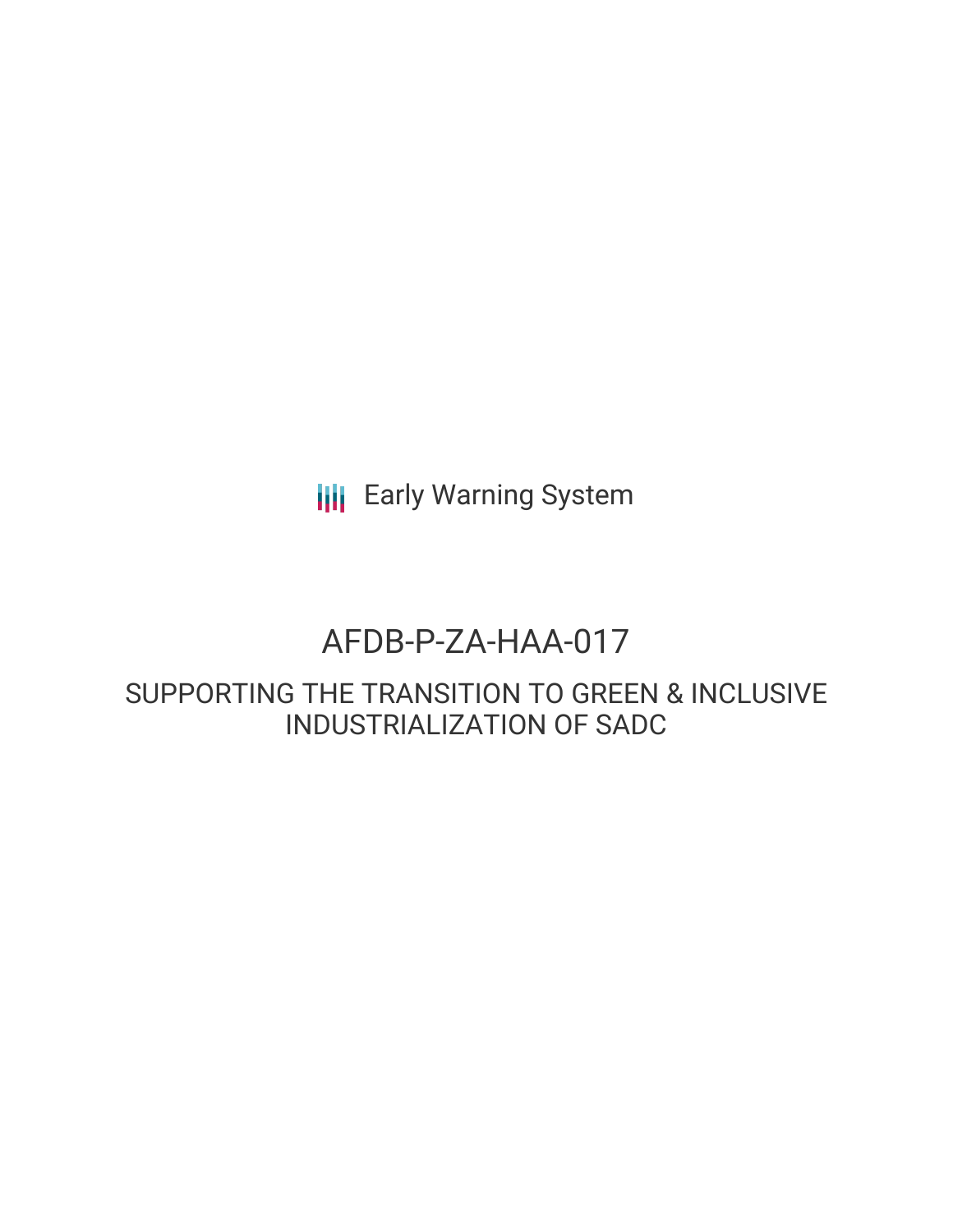

## **Quick Facts**

| <b>Countries</b>               | South Africa                                       |
|--------------------------------|----------------------------------------------------|
| <b>Financial Institutions</b>  | African Development Bank (AFDB)                    |
| <b>Status</b>                  | Approved                                           |
| <b>Bank Risk Rating</b>        | FI                                                 |
| <b>Voting Date</b>             | 2021-11-26                                         |
| <b>Borrower</b>                | Industrial Development Corporation of South Africa |
| <b>Sectors</b>                 | Finance                                            |
| <b>Investment Type(s)</b>      | Loan                                               |
| <b>Investment Amount (USD)</b> | $$50.26$ million                                   |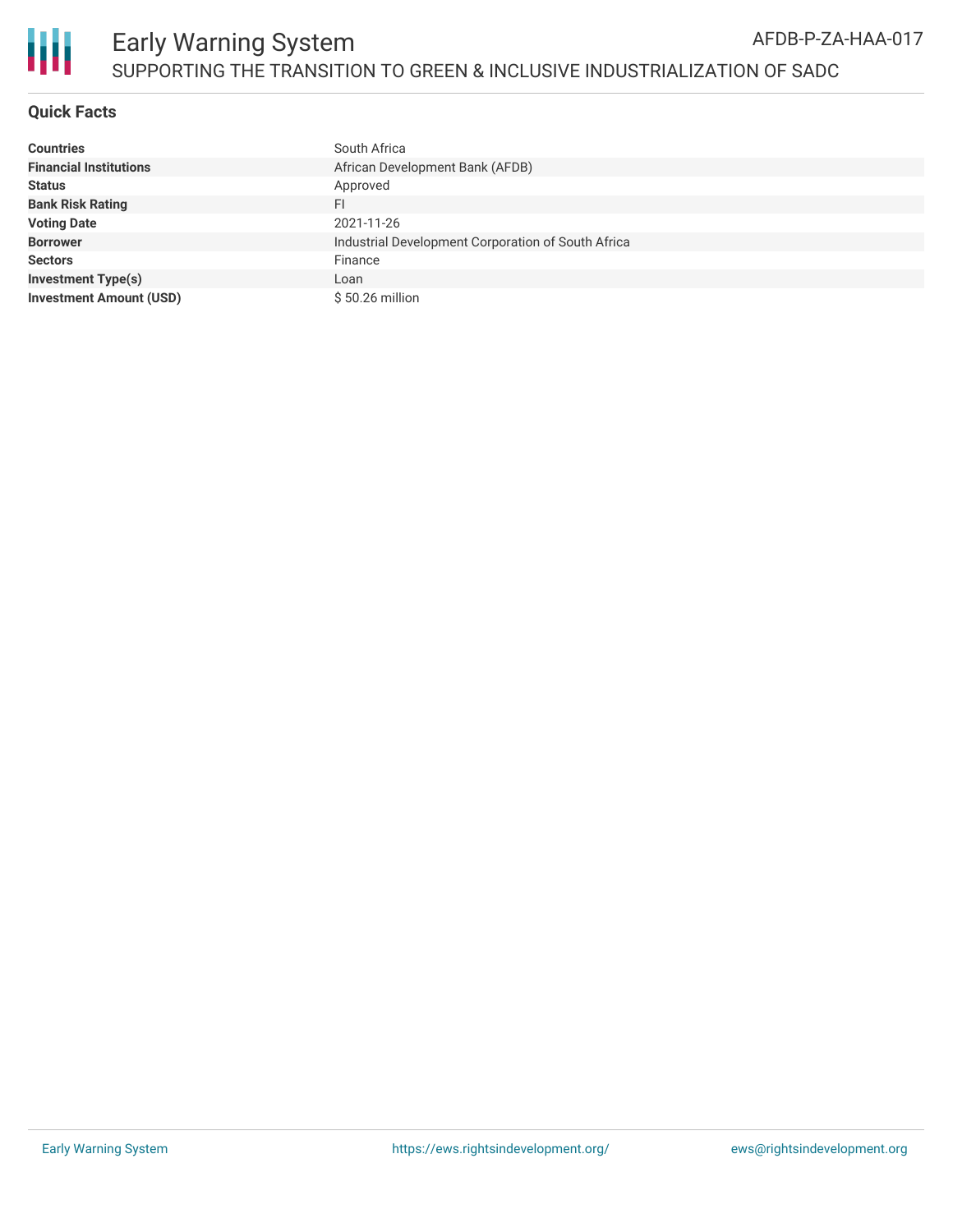

### **Project Description**

According to bank provided information, the project to support the Transition to Green and Inclusive Industrialization of the SADC region intends to tilt the financial sector towards supporting women-led businesses while encouraging sustainable industrial practices. The Bank thus proposes a financing package to the Industrial Development Corporation of South Africa (IDC) composed of a ZAR 800 mln Line of Credit (LOCs) as well as an unfunded facility of up to ZAR 250 mln to the benefit of women-led industrial businesses. The project unlocks liquidity for the benefit of companies led by an underserved segment of the population. In addition, it supports companies with sustainable practices, i.e., contributing to the circular economies, in the targeted industries.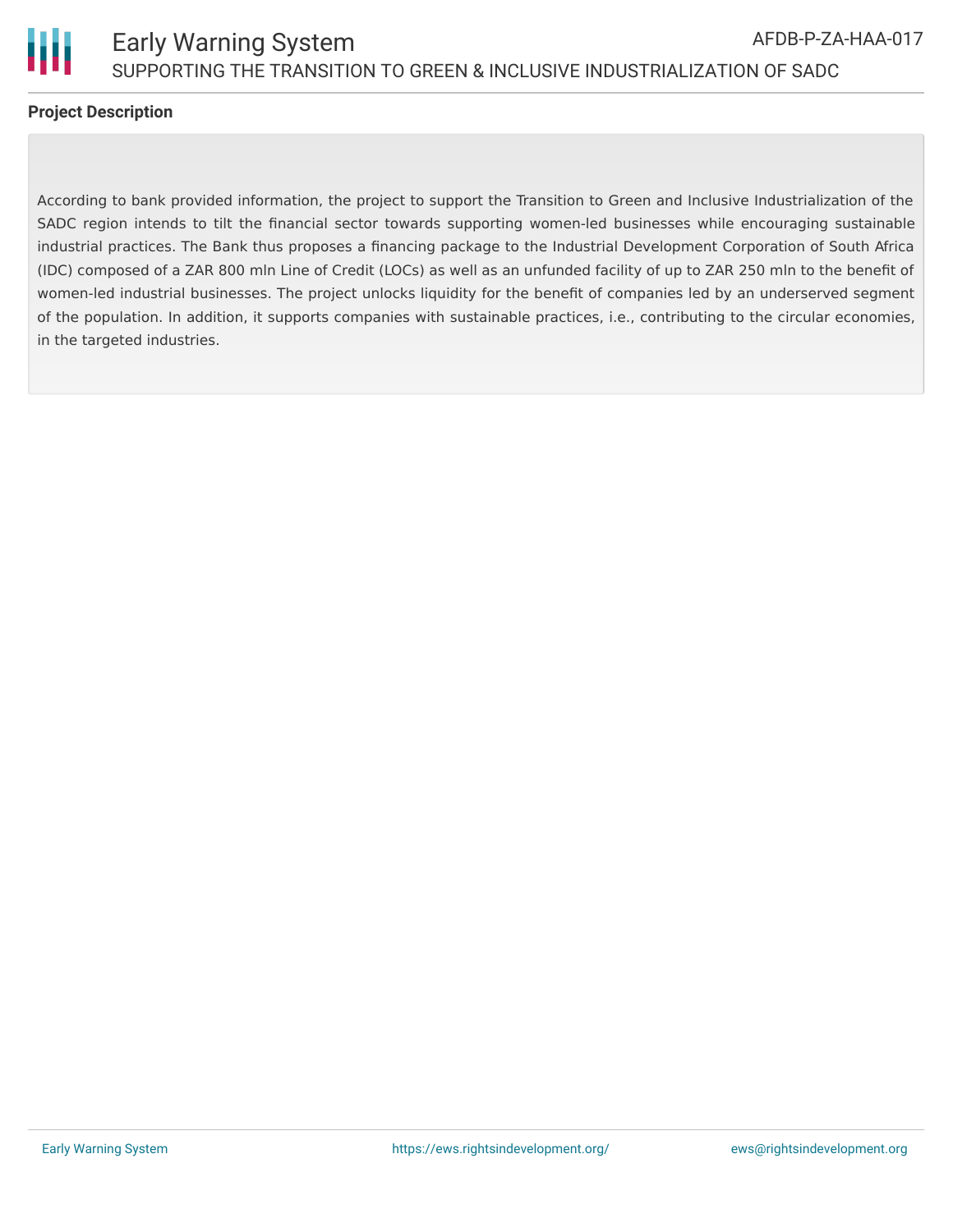

**Early Warning System Project Analysis**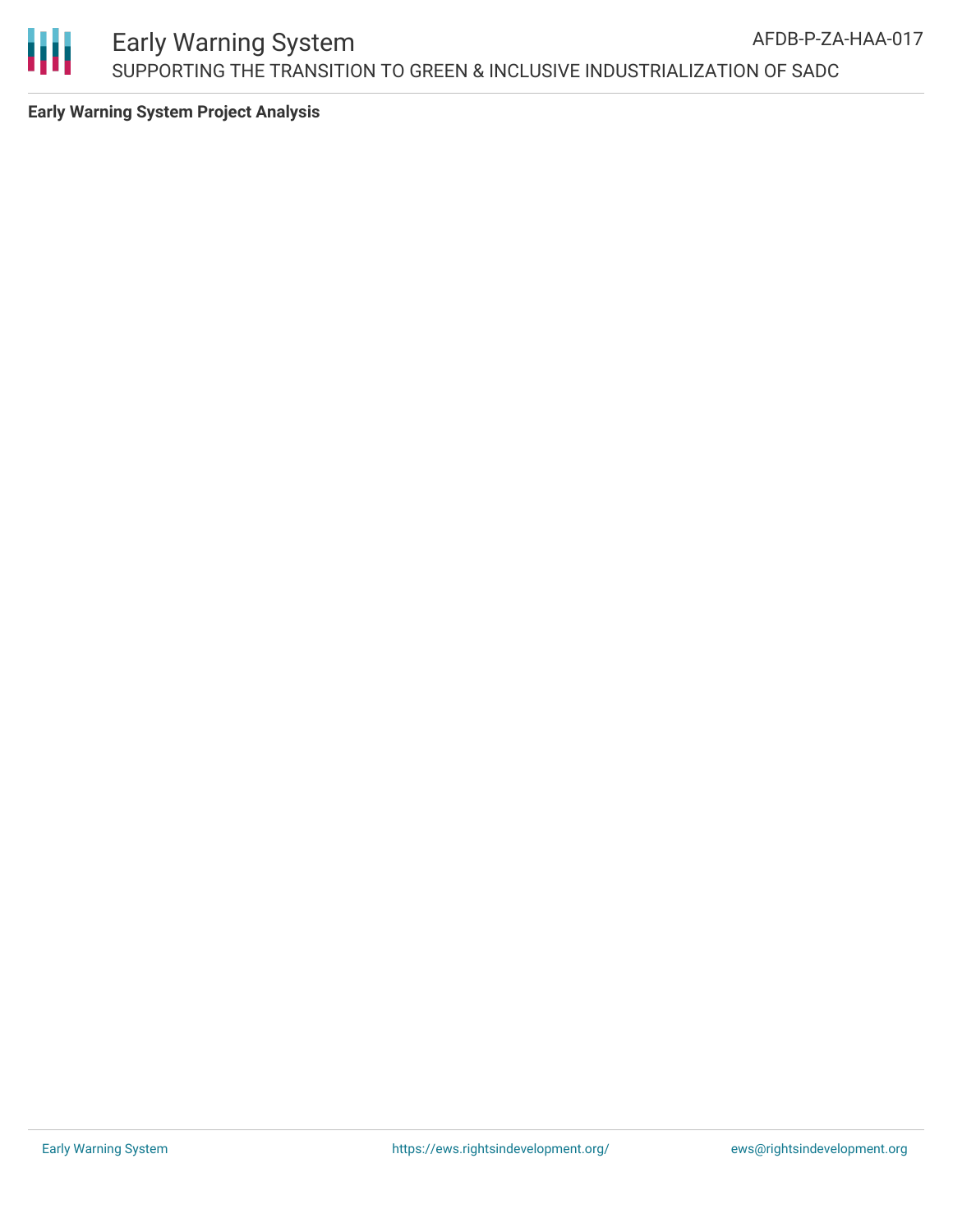

**People Affected By This Project**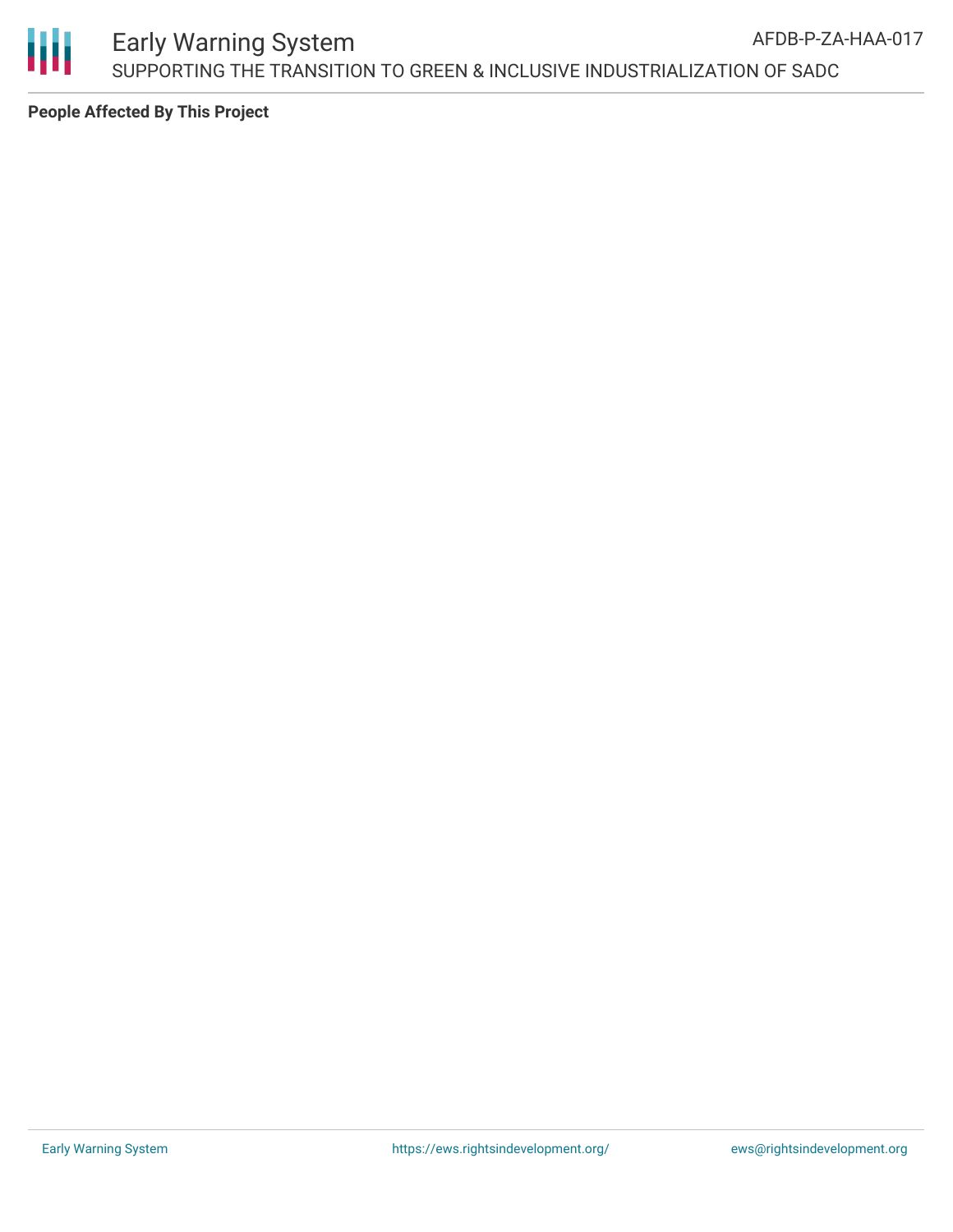#### **Investment Description**

African Development Bank (AFDB)

#### **Financial Intermediary**

Financial Intermediary: A commercial bank or financial institution that receives funds from a development bank. A financial intermediary then lends these funds to their clients (private actors) in the form of loans, bonds, guarantees and equity shares. Financial intermediaries include insurance, pension and equity funds. The direct financial relationship is between the development bank and the financial intermediary.

• Industrial [Development](file:///actor/1044/) Corporation of South Africa Ltd. (Financial Intermediary)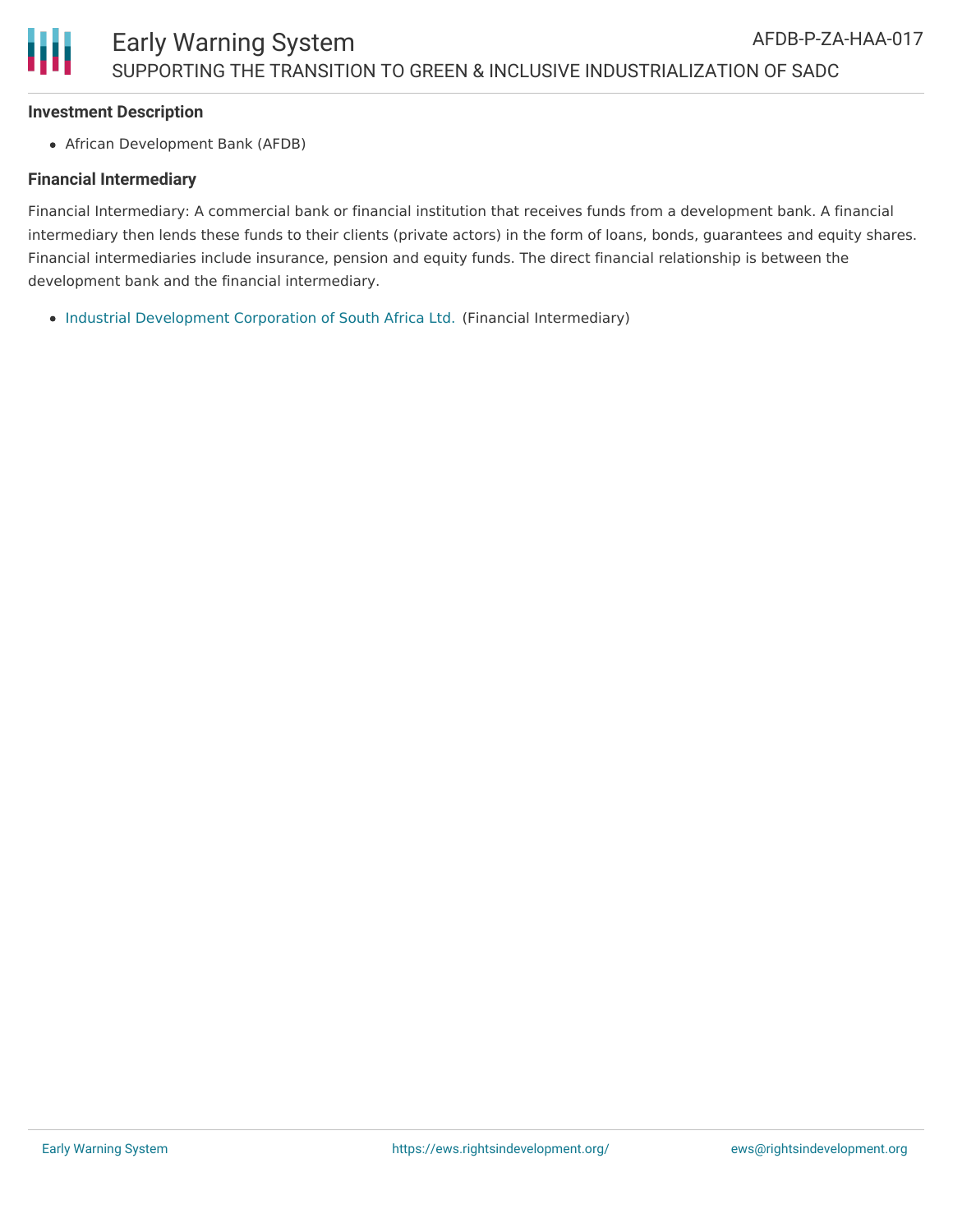

**Private Actor Relationship Private Actors Description**